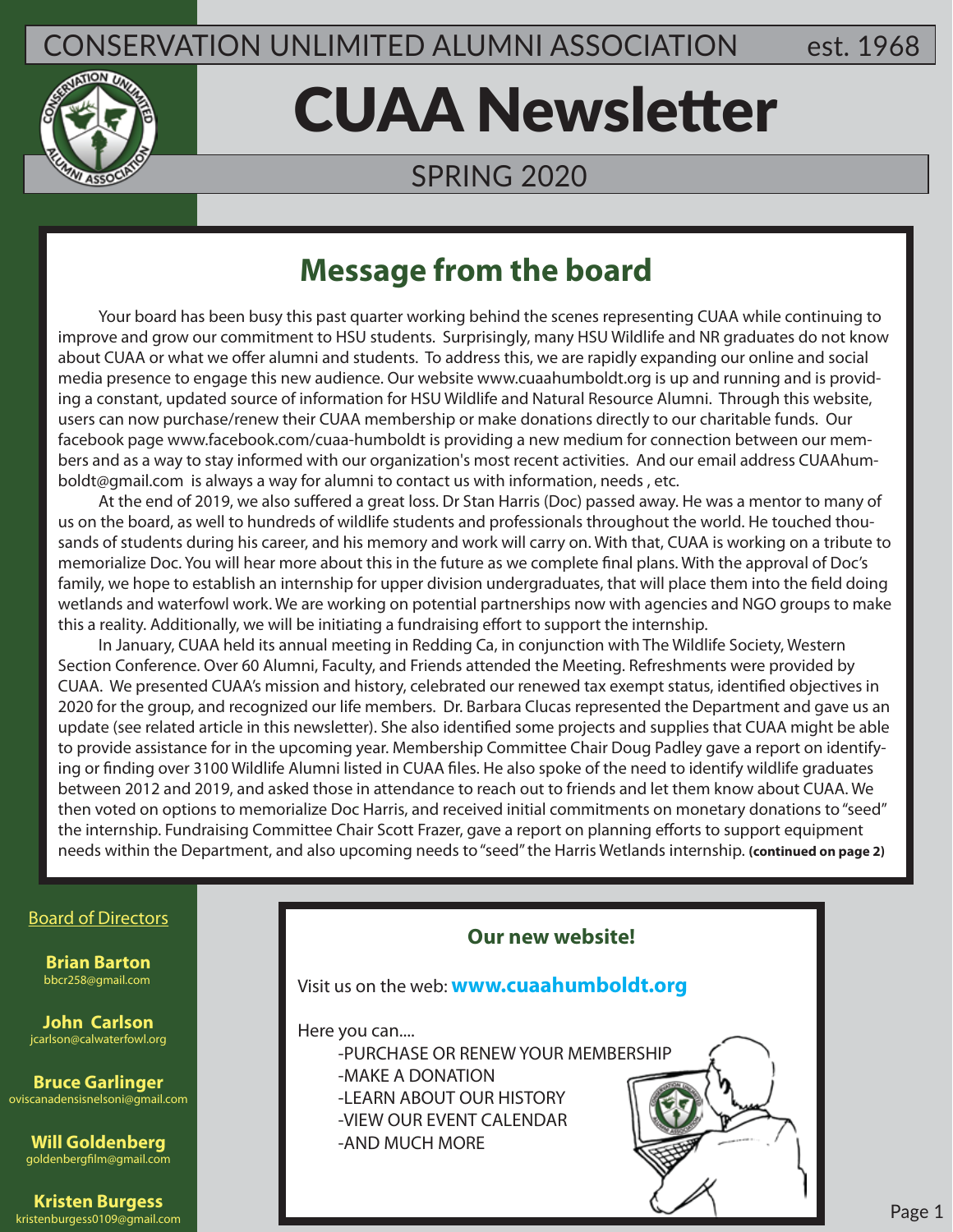**(continued from page 1)** The biggest board news this quarter is a change in board members. Terra Fuller, an original founding member of the current board, announced that she would step down for personal reasons. Terra was a valuable board member and brought a broad range of expertise from participation in other NGO boards. Terra served CUAA for many years in a wide range of capacities, and will be sorely missed. But, as Aristotle once postulated "horror vacui" which translates to "Nature Abhors a Vacuum". Kristen Burgess, '17 was chosen by unanimous vote at the Annual Meeting in Redding to fill the vacant position. Kristen represents the new generation of Wildlife Students, and brings a fresh perspective, high energy, and a connection to the students, often missing in older alumni. In addition to Kristen, Megan McCormick '18 was also voted in unanimously,and will be stepping up to a board vacancy in 2021. Like Kristen, Megan brings new talents to CUAA, and we look forward to learning more about her next year. Board members serve 5 year terms and one will "time out" at the end of 2020.

 Humboldt Wildlife Alumni have a special relationship to each other and to the Department. In work and social life, we seem to be drawn to each other. As employers, we recognize the qualities, knowledge, experiences and professionalism, that the HSU wildlife professors infuse into their students. And as Alumni, we value a friendship to other wildlife alumni, even if meeting for the first time. That is the strength of CUAA and our connectivity to the Alumni. I sincerely hope you join us in our group living the wildlife dream, and giving back to the culture that spawned it.

Brian Barton, Board Chairman March 2020

### **HSU Wildlife Department Highlights**

Wildlife Undergraduate Program- There are approximately 356 undergraduate students enrolled in Wildlife and the program is rapidly diversifying, with the percentage of students from underrepresented groups rising from 26% in fall 2014 to 34% in fall 2018, and the percentage of females holding steady at 64-65%. In 2018-19, Wildlife awarded 105 BS degrees, 65% of which went to women and 21% to students from underrepresented groups.

 The HSU Wildlife Conclave team came in 4th place at the National TWS Quiz Bowl in Reno in Fall 2019! They were narrowly defeated and did a great job with some very challenging questions! The Conclave team will not be attending the national TWS meeting in Fall 2020 due to the meeting taking place in a no-travel state for California.

 We had another successful undergraduate summer intern program, employing 4 students in projects. These projects also supported giving volunteers field research experience. Thank you to all the Alumni that helped support this program!



Wildlife Graduate Program- The Wildlife program has 26 Master's student

enrolled, 12 graduate students finished in 2018-19. Graduate students are working on a variety of projects and taxa ranging from elk, bears, mountain lions, coyotes, martens, flying squirrels, bats, shorebirds, seabirds, songbirds, snakes and frogs.

Wildlife Faculty and Research- Dan Barton received tenure in Spring 2019 and is currently on sabbatical for the 2019/2020 academic year. As mentioned last year: Mark Colwell is retiring (currently FERPing) and Tim Bean moved to SLO. The Wildlife faculty publish at the highest rate in the College of Natural Resources & Sciences at HSU, averaging 1.9 publications per faculty per year.

Dr. Barbara Clucas, HSU Wildlife February 2020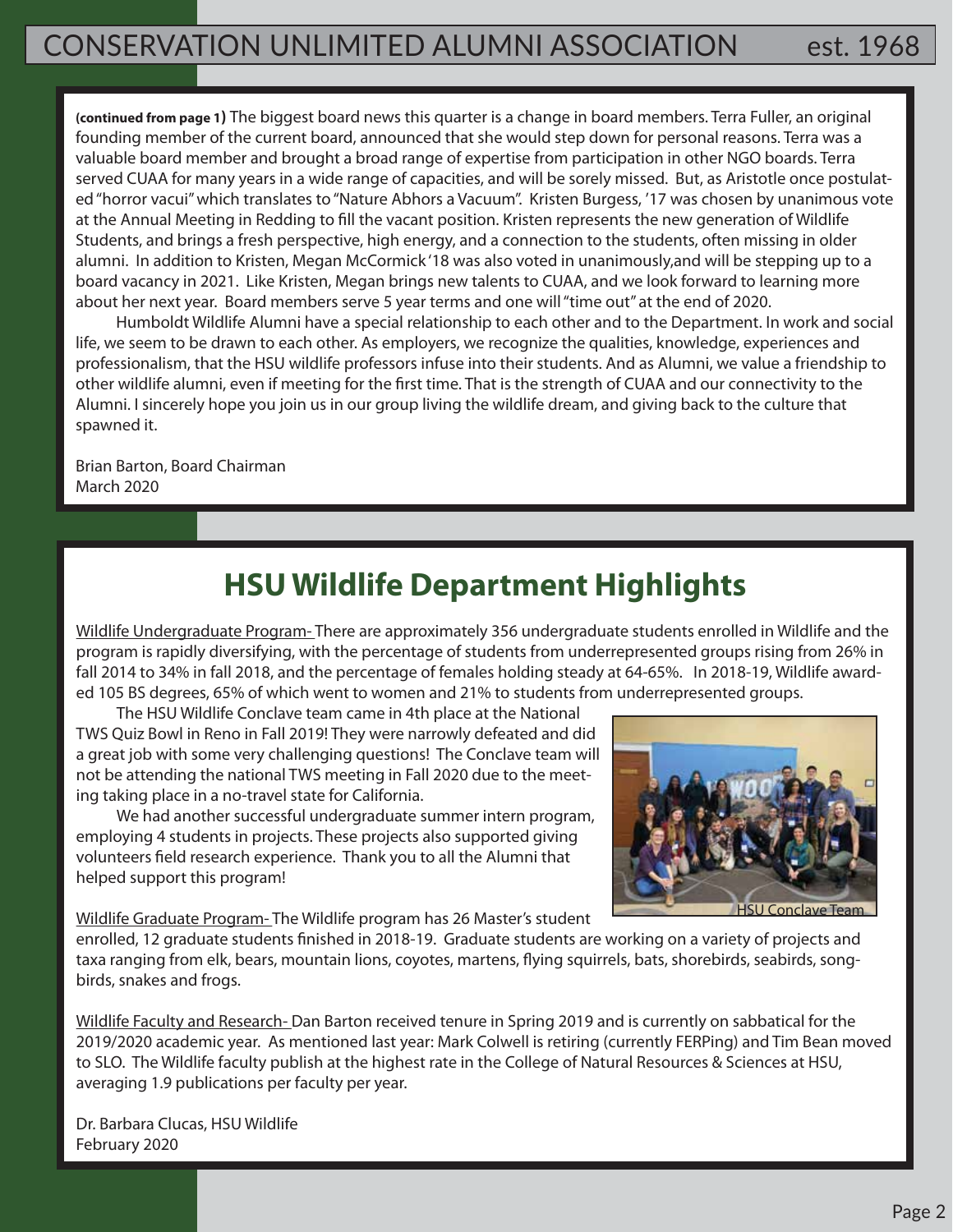### **Membership Committee Report**

 Our membership currently stands at 52 members. Conservation Unlimited Alumni Association is building its ability to contact and inform members and non-members electronically. Wherever possible the business of the Association is being conducted online and via phone contacts.

 The Membership Committee has taken a couple of months off but will begin again trying to identify, locate, and contact graduates from the HSU Wildlife

Department. We have discontinued trying to recruit members using the US Postal Service. Currently we have 3166 names on our list. We have reached out to 1656 of these by email, hard copy mail or personal contact. There are 1475 alumni we have been unable to contact at this time. In the coming months we will try to verify existing addresses, emails, and phone numbers of these 1475 individuals. Where possible we will attempt to contact these members through email, personal phone calls or text messages.



#### Membership Categories

 **Regular Member:** Any person who has been enrolled and graduated from the Wildlife or related programs in the College of Natural Resources and Sciences at Humboldt State University, or a present or past member of the faculty.

 **Honorary Member:** Any person who has given a significant amount of time and energy in service to the Association may become a lifetime Honorary Member upon an affirmative vote by the membership; and any person donating real estate, royalties, and other such gifts or cash shall be recognized by the association and may become an Honorary Member upon an affirmative vote by the membership. Honorary Members are Richard Laursen, Richard Ridenhour, Fred Galbreath and Stan Harris (deceased)

 **Lifetime Member**: Any individual who qualifies as a Regular or Associate Member and who has been granted a lifetime membership by a vote of the membership, or paid lifetime membership dues. Lifetime members are: Chet Ogan, Sandra Hunt von Arb, and Bruce Garlinger.

#### Membership Dues

 Membership dues are based on a calendar year. Regular Memberships are \$25.00; Lifetime Memberships are \$500.00. The Board of Directors establishes the membership rates. Early career professionals (1-3 years post-graduation) can join Conservation Unlimited Alumni Association for a reduced annual rate of \$15.00. To facilitate joining Conservation Unlimited Alumni Association we now accept membership applications and dues electronically. Please visit the web page www.cuaahumboldt.org/membership.

W. Douglas Padley Spring 2020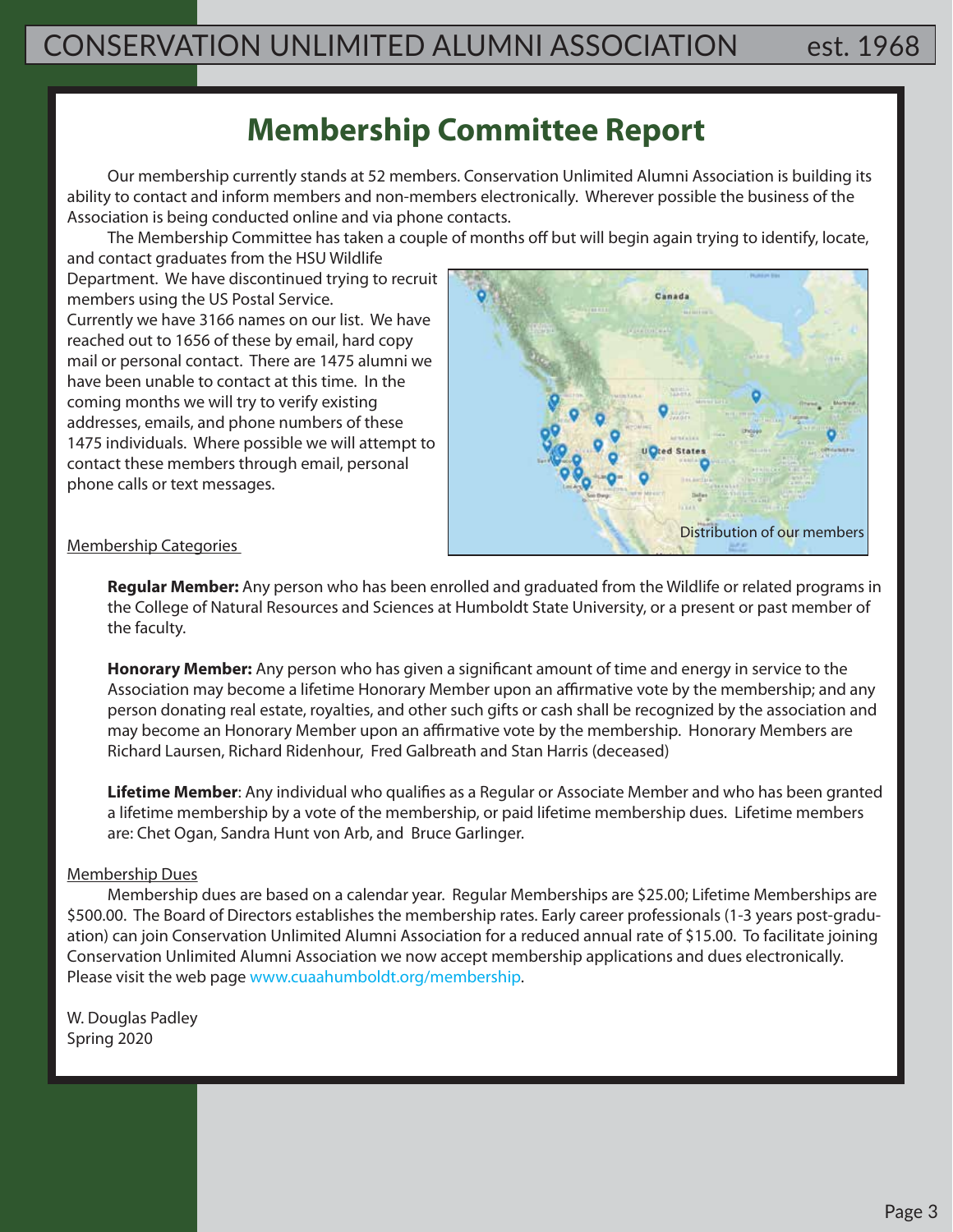### **CUAA Scholarship**

**Congratulations to HSU Wildlife student Chris Collier, this years recipient of the CUAA Undergraduate Scholarship. This annual award of \$1000 goes to the student who best demonstrates professional promise, are active in extracurricular activities, and have a cumulative GPA of 3.0 or better. Read below to learn more about Chris.**

#### ~Hello CUAA!

 My name is Chris Collier and I am currently a Junior at Humboldt State University. Wildlife Biology is my major, specifically I am in the Wildlife Conservation Biology/Applied Vertebrate Ecology concentration, and I am minoring in Geospatial Science. My quest to explore the natural world began with a summer I spent near Lake Tahoe constructing trails for AmeriCorps. This was a centering experience for me, and I'm still proud of my crew for completing a four-mile section of the Tahoe Rim Trail. I moved to Santa Rosa in 2013 and soon began working an internship with Sonoma County Regional Parks, where I helped manage a trail camera project. I had the unique experience of assisting with a mountain lion capture by local biologists. We used my trail camera footage to locate the lion, and collared her as part of a larger study on urban wildlife conflict. This was my first taste of wildlife work, and I was hooked. I soon decided I would dedicate my life to wildlife research and conservation.



 HSU was an easy choice because I had read about the spectacular wildlife program, and fell in love with the area while visiting a friend. The vast open space coupled with mountains reminded me of the Sierras, and the ocean and redwoods were new vistas waiting to be explored. Humboldt State has been a fulfilling place for me thus far, as it has opened many doors. For example, I serve a position as Chapter Liaison for Conservation Unlimited, and I was recently elected as Student Representative to the California North Coast Chapter of The Wildlife Society. My proudest accomplishment last year was helping produce a short film on diversity that was screened at the 2019 TWS Western Section Annual Conference. In the film we highlight issues in representation and accessibility within the field of wildlife biology for minorities and LGBTQ communities. We plan to screen the film at the 2020 TWS National Conference in Kentucky. It can be viewed here - https://youtu.be/6l\_SoTFRjZ0



Once I complete my bachelor's degree in May 2021, I plan to pursue a graduate degree in wildlife. Specifically, I wish to study birds or mammals and plant interactions. Ecology as a whole is fascinating to me, and I believe focusing on all parts of the puzzle is the key to effective conservation. My long term-goal is to complete a PhD and perhaps become a professor or lead researcher for a nonprofit or government agency. Acutely aware of the perilous state of our planet, I believe it is imperative to have scientists helping with conservation efforts and measuring the effects of anthropogenic climate change.

I am thrilled to receive this scholarship because CU has helped me discover my passion for helping other students. This award has eased financial stress, allowing me time to study, continue participating in extracurricular activities, and gain further experience through volunteer work. Thank you to the generous donors that have helped me pursue my dreams.

Sincerely, Chris Collier March 2020